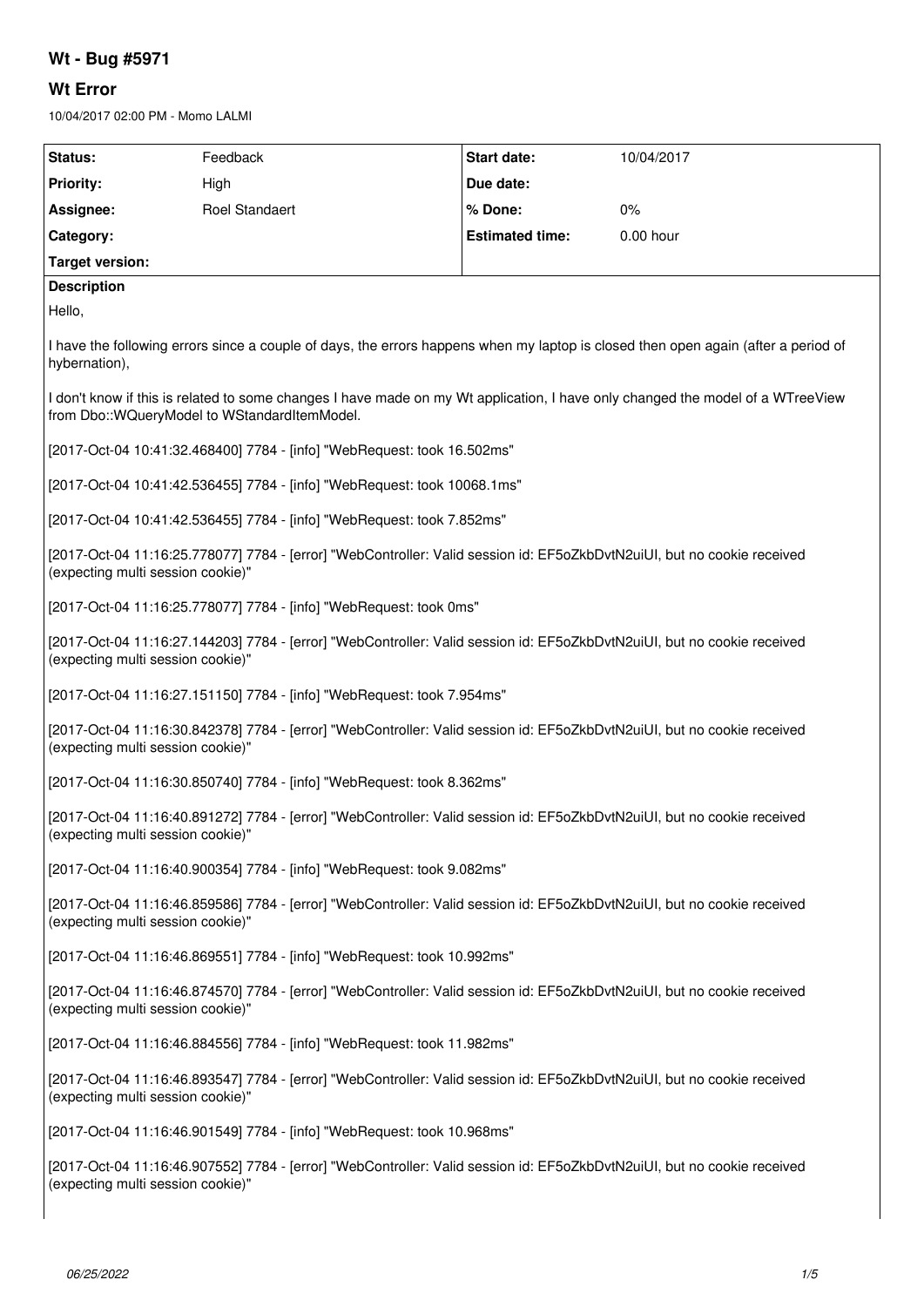[2017-Oct-04 11:16:46.916555] 7784 - [info] "WebRequest: took 11.946ms"

[2017-Oct-04 11:16:46.924571] 7784 - [error] "WebController: Valid session id: EF5oZkbDvtN2uiUI, but no cookie received (expecting multi session cookie)"

[2017-Oct-04 11:16:46.932589] 7784 - [info] "WebRequest: took 13.031ms"

[2017-Oct-04 11:16:46.941610] 7784 - [error] "WebController: Valid session id: EF5oZkbDvtN2uiUI, but no cookie received (expecting multi session cookie)"

[2017-Oct-04 11:16:46.949554] 7784 - [info] "WebRequest: took 13ms"

[2017-Oct-04 11:17:01.926383] 7784 - [error] "WebController: Valid session id: EF5oZkbDvtN2uiUI, but no cookie received (expecting multi session cookie)"

[2017-Oct-04 11:17:01.936281] 7784 - [info] "WebRequest: took 16.117ms"

[2017-Oct-04 11:17:01.943399] 7784 - [error] "WebController: Valid session id: EF5oZkbDvtN2uiUI, but no cookie received (expecting multi session cookie)"

[2017-Oct-04 11:17:01.952161] 7784 - [info] "WebRequest: took 15.88ms"

[2017-Oct-04 11:17:07.771228] 7784 - [error] "WebController: Valid session id: EF5oZkbDvtN2uiUI, but no cookie received (expecting multi session cookie)"

[2017-Oct-04 11:17:07.779960] 7784 - [info] "WebRequest: took 17.975ms"

[2017-Oct-04 11:17:07.790276] 7784 - [error] "WebController: Valid session id: EF5oZkbDvtN2uiUI, but no cookie received (expecting multi session cookie)"

[2017-Oct-04 11:17:07.798122] 7784 - [info] "WebRequest: took 18.162ms"

[2017-Oct-04 11:17:07.824933] 7784 - [error] "WebController: Valid session id: EF5oZkbDvtN2uiUI, but no cookie received (expecting multi session cookie)"

[2017-Oct-04 11:17:07.834858] 7784 - [info] "WebRequest: took 24.849ms"

Can you help me solving this please ?

## **History**

#### **#1 - 10/04/2017 03:35 PM - Roel Standaert**

What happens on the client side when this occurs? Does the application stop working, or is a new session started?

What happens is that the multi session cookie has expired on the client side (it is normally refreshed at regular intervals), but the session id is still valid. What is your session timeout interval?

I'll see if there's a way to make sure that there can be no valid session with an expired multi session cookie. Also, I believe that in this case a new session should be started. I'll check to see if that happens. The only risk here is getting into a state where the multi session cookie is discarded for some reason, and you get into an infinite loop of creating new sessions.

#### **#2 - 10/04/2017 03:35 PM - Roel Standaert**

*- Status changed from New to Feedback*

### **#3 - 10/04/2017 03:45 PM - Momo LALMI**

When this happens, the loading indicator is displayed and nothing else. the new session is not started.

the session timeout is 600 (10 minutes)

<!-- Session timeout (seconds). When a session remains inactive for this amount of time, it is cleaned up. -->

600

I have also updated the web browser, I am using Chrome Version 61.0.3163.100.

## **#4 - 10/04/2017 07:41 PM - Roel Standaert**

I think I can see why this can occur. I pushed a possible fix to this to GitHub. Can you check it now?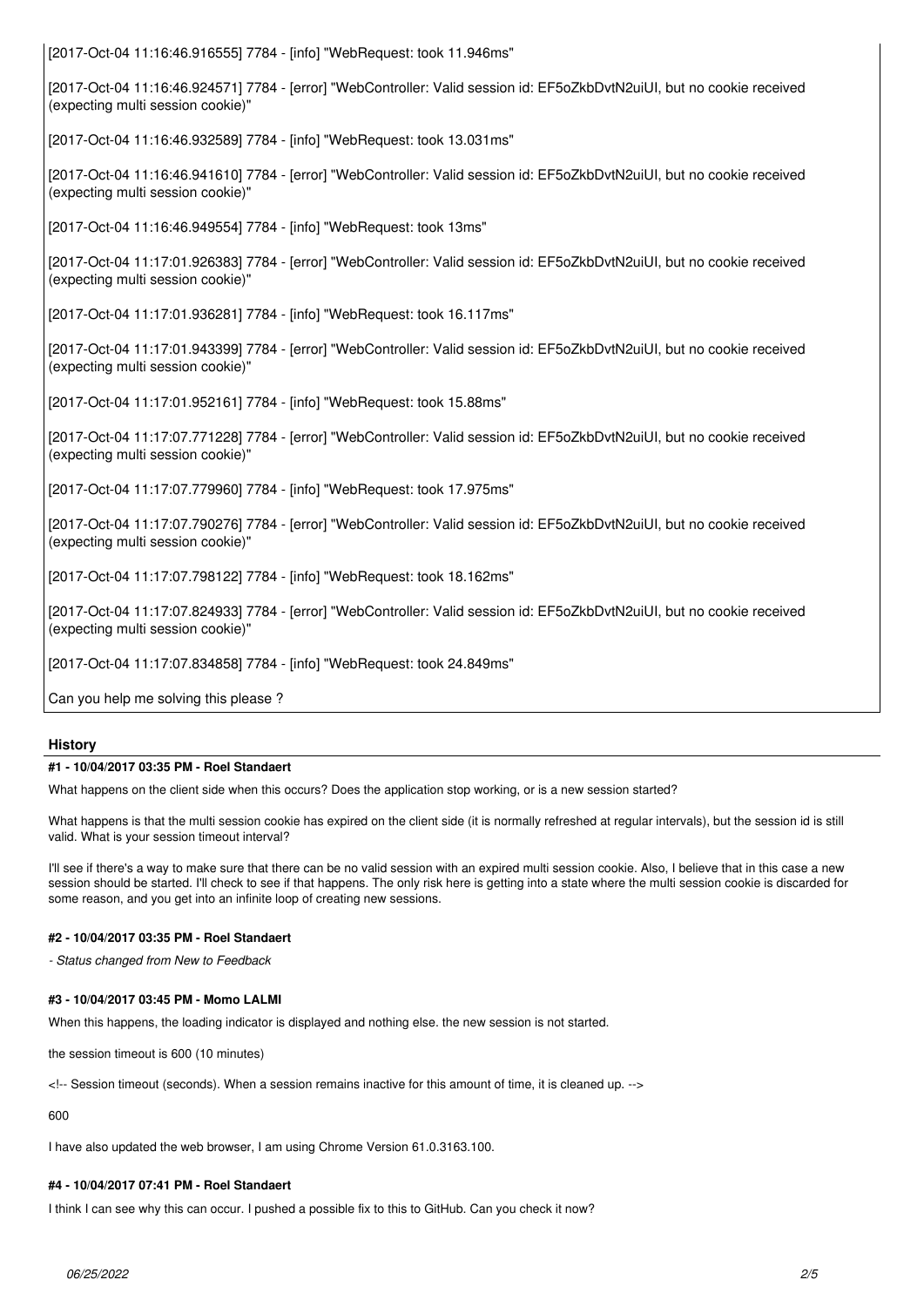I extended the validity of the multi session cookie so that the session should always expire before the multi session cookie expires.

# **#5 - 10/05/2017 01:58 PM - Momo LALMI**

Hello,

I am still using WT version 3.3.8 (not yet 4.0)

Can I use the patch anyway ?

cheers

# **#6 - 10/05/2017 02:35 PM - Roel Standaert**

Wt 3 is currently still maintained on the wt3 branch. I pushed the fix to both the wt3 and master (Wt 4) branches.

#### **#7 - 10/05/2017 08:53 PM - Momo LALMI**

thank you for your help, I will build a new version of WT3 and keep you informed.

#### **#8 - 10/06/2017 02:52 PM - Momo LALMI**

Hi, I have updated my WT3 library, but I still have the errors below, I have closed my laptop at 11:30 then opened it at 12:10

[2017-Oct-06 11:30:23.741562] 6752 - [info] "WebRequest: took 1710.02ms"

[2017-Oct-06 11:30:23.749540] 6752 - [info] "WebRequest: took 18.173ms"

[2017-Oct-06 12:10:08.583119] 6752 - [info] "WebRequest: took 2.38483e+006ms"

[2017-Oct-06 12:10:08.607976] 6752 - [info] "WebRequest: took 24.857ms"

[2017-Oct-06 12:10:08.607976] 6752 - [error] "WebController: Valid session id: F9pp1MLonNUN8UCW, but no cookie received (expecting multi session cookie)"

[2017-Oct-06 12:10:08.619183] 6752 - [info] "WebRequest: took 11.207ms"

[2017-Oct-06 12:10:09.978299] 6752 - [error] "WebController: Valid session id: F9pp1MLonNUN8UCW, but no cookie received (expecting multi session cookie)"

[2017-Oct-06 12:10:09.980000] 6752 - [info] "WebRequest: took 1.701ms"

[2017-Oct-06 12:10:18.134716] 6752 - [error] "WebController: Valid session id: F9pp1MLonNUN8UCW, but no cookie received (expecting multi session cookie)"

[2017-Oct-06 12:10:18.146973] 6752 - [info] "WebRequest: took 14.321ms"

[2017-Oct-06 12:10:18.603279] 6752 - [error] "WebController: Valid session id: F9pp1MLonNUN8UCW, but no cookie received (expecting multi session cookie)"

[2017-Oct-06 12:10:18.611283] 6752 - [info] "WebRequest: took 12.004ms"

#### **#9 - 10/06/2017 03:14 PM - Roel Standaert**

*- Status changed from Feedback to InProgress*

*- Assignee set to Roel Standaert*

#### **#10 - 10/06/2017 03:30 PM - Roel Standaert**

*- Status changed from InProgress to Feedback*

Just so I can be sure to reproduce your exact situation, could you share your wt config.xml? Or just disclose one detail: have you enabled WebSockets?

Regards,

Roel

#### **#11 - 10/06/2017 03:38 PM - Momo LALMI**

*- File wt\_config.xml added*

I have attached wt\_config.xml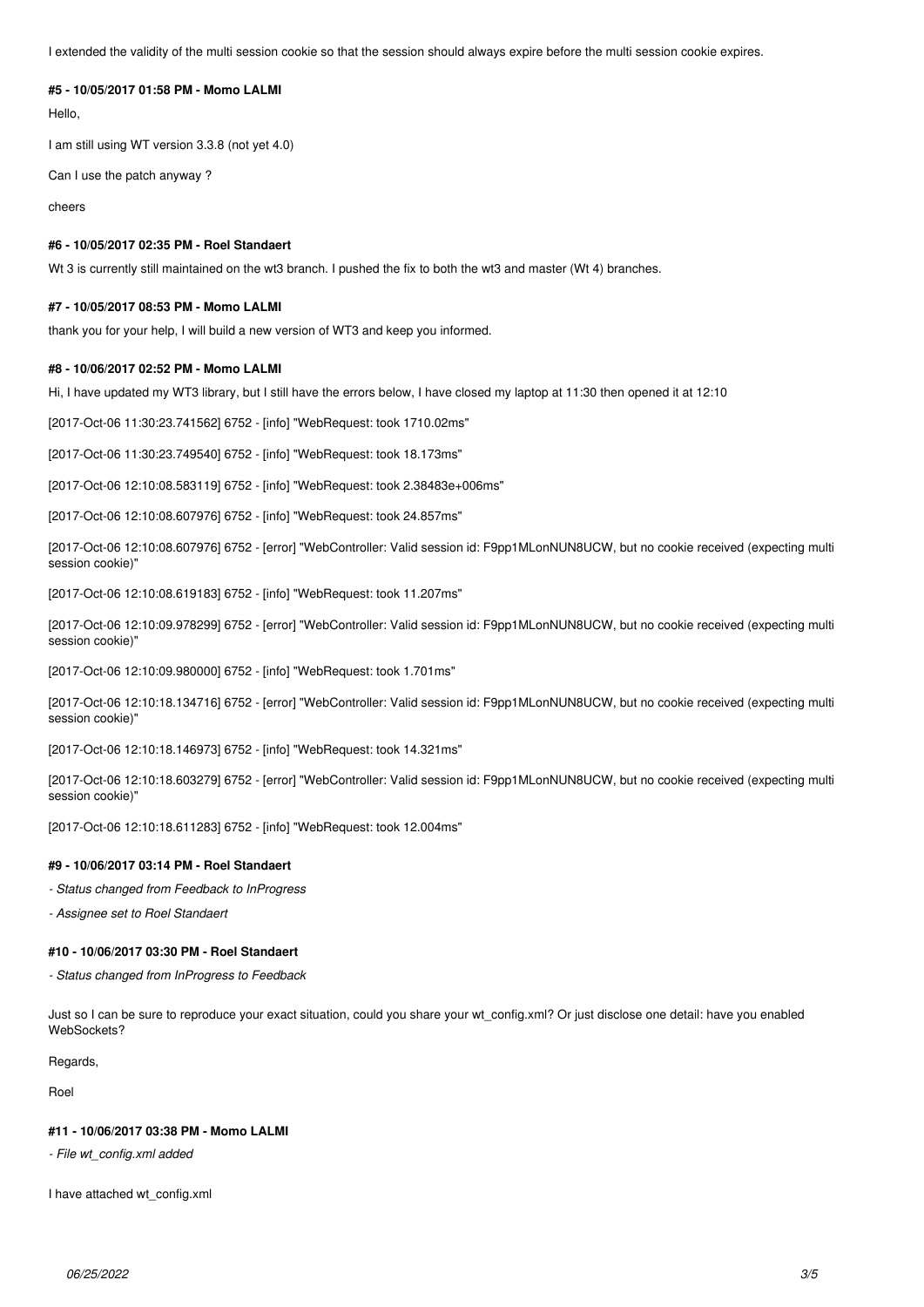Web sockets are disabled, do I need to activate them ?

(I use the built-in httpd connector under windows for testing, and fastcgi/linux in production mode)

#### **#12 - 10/06/2017 03:40 PM - Roel Standaert**

No, you don't need to enable WebSockets if you don't want to. Are you experiencing the issue both when testing and in production?

#### **#13 - 10/06/2017 03:43 PM - Roel Standaert**

Also, although everything should work with the httpd connector and the fastcgi connector, we do generally recommend using the httpd connector, unless you have a specific reason to use FastCGI.

#### **#14 - 10/06/2017 03:46 PM - Momo LALMI**

Yes, I am experiencing the issue both when testing and in production,

I think it was not the case few days before I modify my main widget, replacing WTreeView model from WQueryModel to WStandardModel, but I am not sure that the issue is related to this...

#### **#15 - 10/06/2017 04:01 PM - Roel Standaert**

One more question: do you have server push enabled? I guess that maybe that could explain why you got this "WebRequest: took 2.38483e+006ms", even though the session should have timed out after 10 minutes of inactivity. I'm guessing that the browser is not closing the connection when it goes into standby.

#### **#16 - 10/06/2017 04:11 PM - Momo LALMI**

Where to check if server push is enabled ? I have a parameter in wt\_config.xml :

50

Yes, I was expecting the session to be closed...

I have also updated the web browser, may be the old versions of Chrome close the session when the pc goes in standby mode...

#### **#17 - 10/06/2017 04:12 PM - Momo LALMI**

I switched back to WQueryModel as a model of WTreeView, I will tell you in about 30 minutes if there is a relation between them...

#### **#18 - 10/06/2017 04:22 PM - Roel Standaert**

*- Status changed from Feedback to InProgress*

I just managed to reproduce your issue (without server push). This happened because there was only one session. If another session had started in the meantime, this one session would have expired. I think we should expire sessions more proactively, using a timer.

#### **#19 - 10/06/2017 04:40 PM - Momo LALMI**

Hummmm, not related to what I thought.

If the dead session is detected and the user is redirected to a new session login page it will be ok for me, I would like to avoid keeping the user waiting while nothing will happen.

#### **#20 - 10/06/2017 07:18 PM - Roel Standaert**

I've been working on making session expiration more proactive, and I noticed that it should check for expired sessions every 5 seconds with FastCGI. Are you still experiencing this problem in a production setting with the previous patch? If so, I'd have to dig a bit deeper to find an explanation for that.

#### **#21 - 10/09/2017 01:58 PM - Momo LALMI**

Yes, I have the same behaviour with FastCGI connector.

#### **#22 - 10/09/2017 06:43 PM - Roel Standaert**

Even with the patch from commit c7f7d0a? If so, I'm not sure what is the problem there.

#### **#23 - 10/09/2017 07:38 PM - Roel Standaert**

*- Status changed from InProgress to Feedback*

I just pushed commit 26955bf. This should make sure that the session has expired before the multi session cookie expires for wthttpd. Do you still experience this issue now?